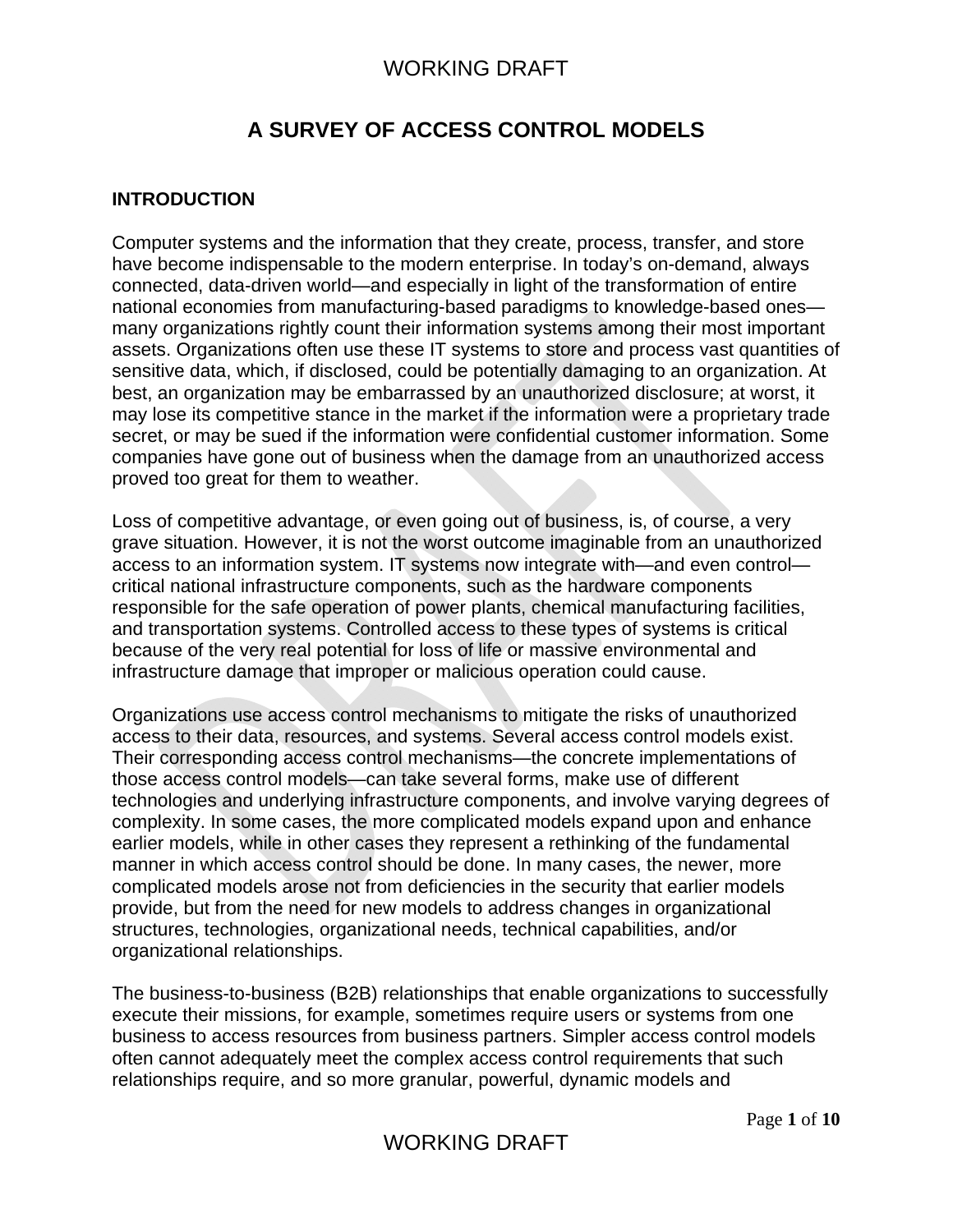mechanisms are needed to address these new realities. In short, increasingly complex data access and sharing requirements drive the need for increasingly complex access control models and mechanisms (see Figure 1). The rest of this paper discusses current and future access control models—including access control lists, role-based access control, attribute-based access control, policy-based access control, and risk-adaptive access control—and the infrastructure needed to support them.

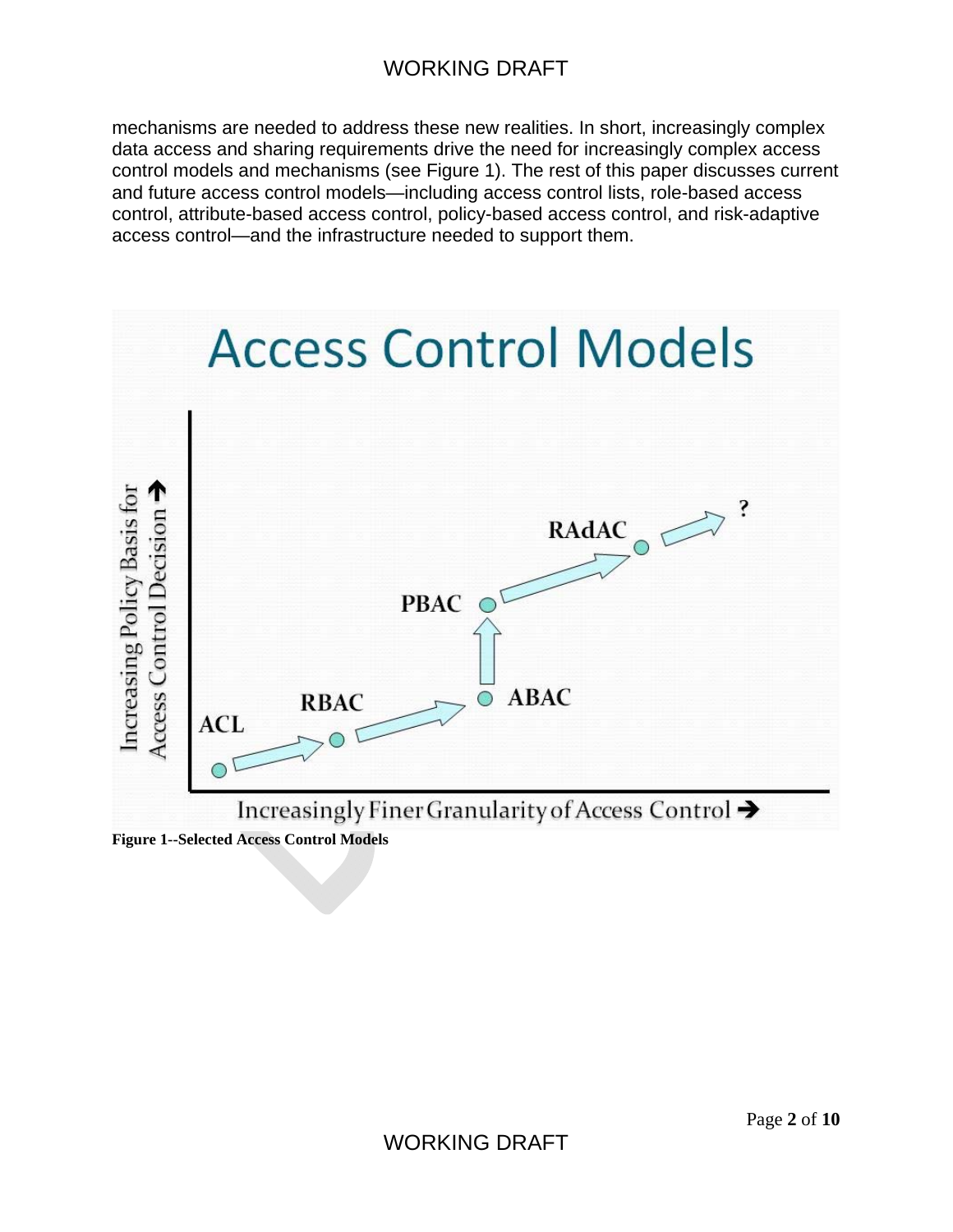### **ACCESS CONTROL LISTS**

Access Control Lists (ACLs) are the oldest and most basic form of access control. They gained prominence in the 1970s with the advent of multiuser systems where the need to limit access to files and data on shared systems became necessary. Not surprisingly, some of the earliest access control lists were implemented on UNIX systems. Later, as multiuser operating systems for personal use became popular, the idea of ACLs was introduced into them as well. Many modern operating systems, whether UNIX, UNIXlike, or Windows, make use of ACLs at some level, although the access control mechanisms used to protect system resources have become more complex in recent years.

The concept of an ACL is very simple: each resource on a system to which access should be controlled, referred to as an object, has its own associated list of mappings between the set of entities requesting access to the resource and the set of actions that each entity can take on the resource. For example, each file on a file system might have an associated data structure that holds the list of users that the operating system as a whole recognizes, along with a flag which indicates whether each user may read, write, execute, delete, or modify the file (or some combination of these). Whenever a user tries to perform any of these actions on the file, the operating system checks the file's ACL and determines whether the requested action—appending data to the file, for example—is allowed. If the action is allowed for that user, the data is appended; if not, the append operation fails. This may also apply to groups of objects—a directory, or a group of processes for example—and current ACL implementations often provide users with sufficient privileges to modify the ACLs associated with objects.

Although ACLs are commonly associated with operating systems on a single system they are, in fact, ubiquitous across all modern operating systems at one level or another—the ACL concept has also been implemented in other contexts. They have, for example, been used in network contexts wherein the target resource to which access is sought rests on remote systems. Some applications also maintain access control lists to determine which users are able to view certain data elements (some relational database management systems, for example, may make use of ACLs as a simple way to implement data views, so that one user has a different view of a subset of data than another).

The relative simplicity of ACLs means they do not need much underlying technological infrastructure to work. They are prevalent across all modern operating systems, even among many of the most basic ones, so every organization that makes use of an operating system almost certainly has an ACL implementation by default. At the application level, where developers may feel the need to implement access control list functionality, this can be done using basic built-in map-type data structures common in many programming languages—such as dictionaries in the Python programming language—or maps in the Java programming language, and relatively simple functions.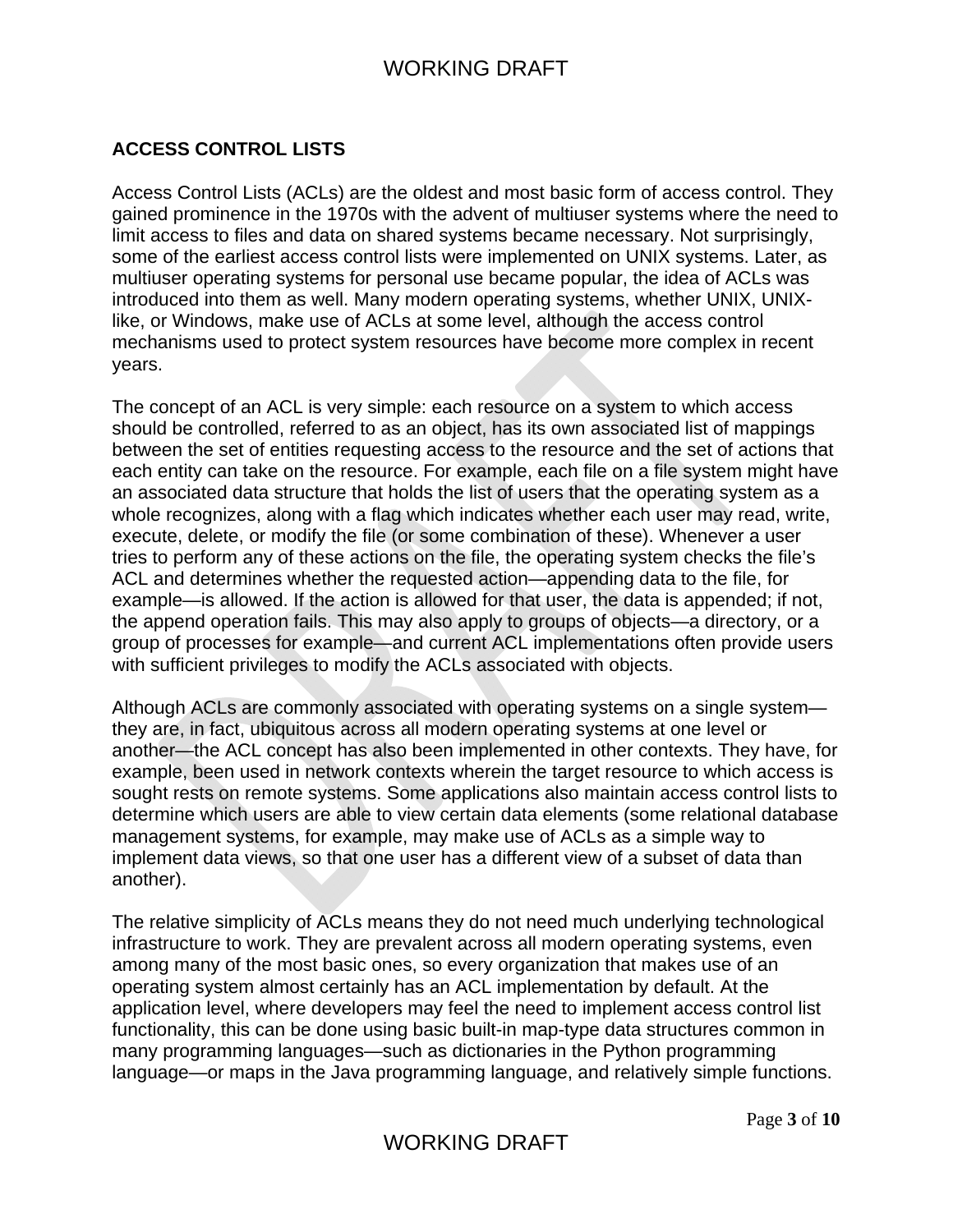In cases where ACLs need to be managed for hundreds of thousands or millions of users, and where in-memory data structures do not scale well, databases may be used to store some of the ACL data.

While widely used, ACLs do have their limitations. The ACL for a particular file, process, or other resource must be checked every time the resource is accessed, and this can be an inefficient means of providing access control. Furthermore, ACLs control not only user access to system resources; they also control application and system access as well. So in a typical computing session, the files a user tries to access perform ACL lookups, the applications he tries to open perform ACL lookups, the files and applications those applications open and modify perform lookups, and the system applications perform lookups, and so on.

ACLs can also be difficult to manage in an enterprise setting where many people need to have different levels of access to many different resources. Selectively adding, deleting and changing ACLs on individual files, or even groups of files, can be timeconsuming and error-prone.

#### **ROLE-BASED ACCESS CONTROL**

Role-based Access Control (RBAC) is a newer access control model than the ACL paradigm. Unlike ACLs, access to a resource is determined based on the relationship between the requester and the organization or owner in control of the resource; in other words, the requester's role or function will determine whether access will be granted or denied.

Role-based Access Control addresses some of the shortfalls of the ACL model, while presenting some new and interesting opportunities. For example, one limitation of the ACL model is that it treats every user as a distinct entity with distinct sets of permissions for each resource. This means that ACLs are resource-focused. ACLs have to be set for each resource (or group of resources) separately, a cumbersome process when large groups of resources are involved, or when different people need to be able to access different resources. The fact that ACLs are generally set a by resource's owner and are not always centrally managed only complicates matters, since a fair amount of coordination and planning has to be done to ensure that the correct people have the correct access to the correct resources. In short, the largest single pitfall of the ACL model is that it has limited scalability at the enterprise level.

Since RBAC determines access based on roles, and since more than one person can have the same role (the role of software engineer, for example), RBAC allows for the grouping of individuals into categories of people who fulfill a particular role. This means that one set of access control permissions on a particular resource—the source code tree for a new piece of software, for instance—can be set once for all members of the software engineering department.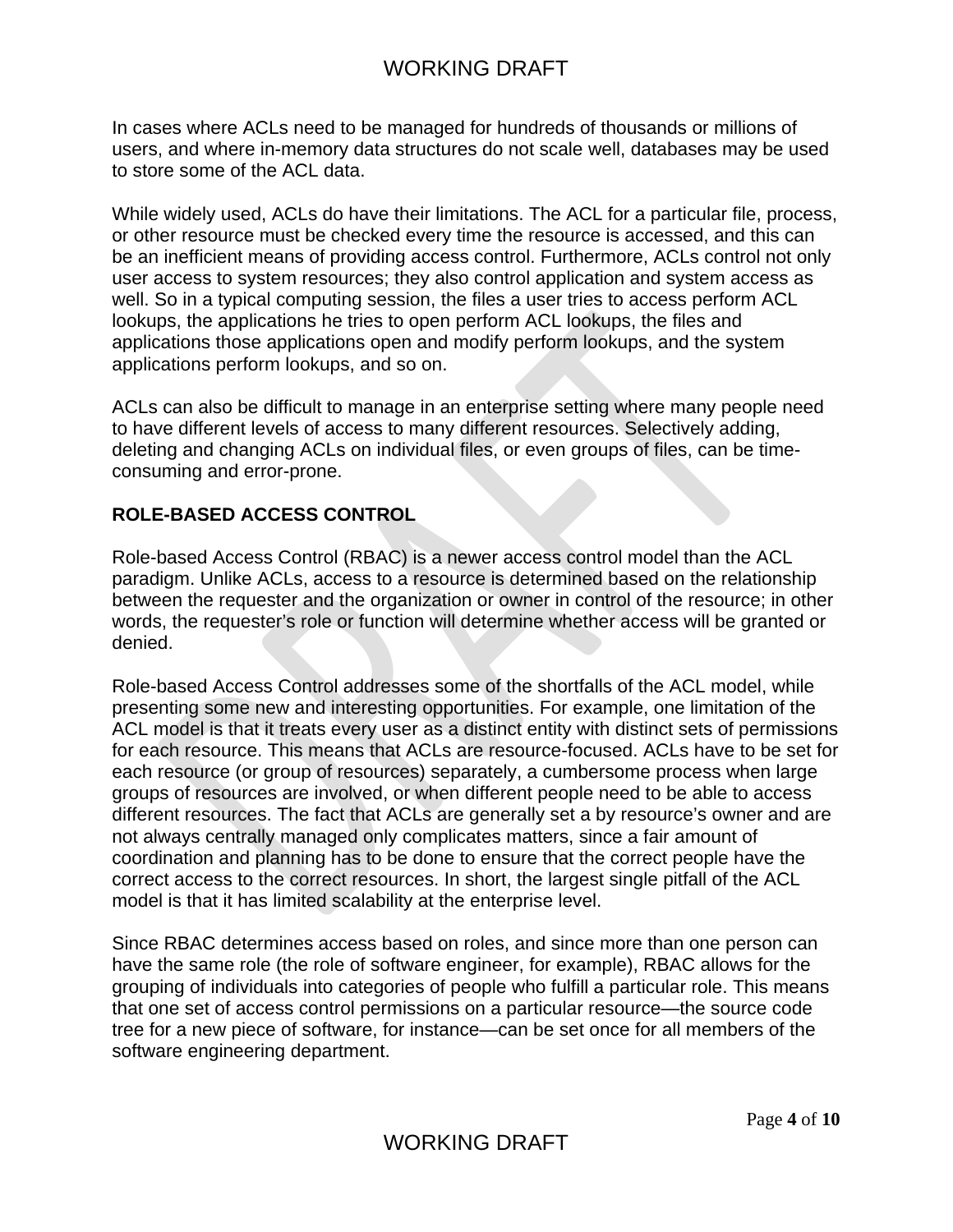RBAC also allows users to be members of multiple groups. An accountant can be a member of the "employees" group, thereby gaining access to resources to which all employees need access, but would also be a member of the "accounting" group, which provides access to the company's spreadsheets and financial reports. RBAC also creates the potential for hierarchies of permissions and inheritance, wherein more restrictive permissions override more general permissions.

Variants of the RBAC model have been implemented at different levels. As with ACLs, there is at least rudimentary support for groups and roles in most modern desktop operating systems, so at a minimum the infrastructure for RBAC is available to operating system users. Windows 2000 and later operating systems added the concept of "groups," which facilitate RBAC. Among some of the groups available in these operating systems are the "Administrator" group, members of which have complete control over the operating system, "Power Users," which have fewer privileges than administrators, but still operate with elevated privileges, and normal users, which have limited privileges on the system.

RBAC is also increasingly being implemented at the application level, particularly in enterprise settings where it is commonly implemented as a component of enterprise middleware. Implementing RBAC at the application level creates new opportunities for scalability and versatility because a single middleware product can be used to control access to many systems and resources. Tivoli Identity Manager, for example, has an RBAC component which treats someone's role as a part of his/her identity. The Identity Manager then mediates access to a large variety of operating system services and enterprise resources.

Most implementations of RBAC-based middleware require additional infrastructure components. Many, for example, require directory services, such as Microsoft Active Directory or Sun Java System Directory Server, in addition to relational database management systems, such as offerings from Oracle or IBM. The need for additional middleware or infrastructure components varies depending on the vendor; several vendors offer complete infrastructure solutions in support of their access control products.

Despite its many advantages (particularly when compared with the ACL model), RBAC has its own disadvantages. One of the most significant is the fact that dividing people into categories based on roles makes it more difficult to define granular access controls for each person. It is often necessary to create more specific versions of roles or devise other mechanisms to exclude specific individuals who fall into a particular role, but do not necessarily need to have the full rights accorded to other members of a group. Consider a large organization, UltraMegaCorp, which has subsidiaries in multiple locations. It might be necessary to segregate IT personnel across the various locations. Furthermore, it might be necessary to organize IT systems so that certain resources reside in particular locations with their own administration personnel. With such a setup, a generic "administrator" role might need to be decomposed into sub-roles based on the type of resource to be administered, and perhaps also based on the location that the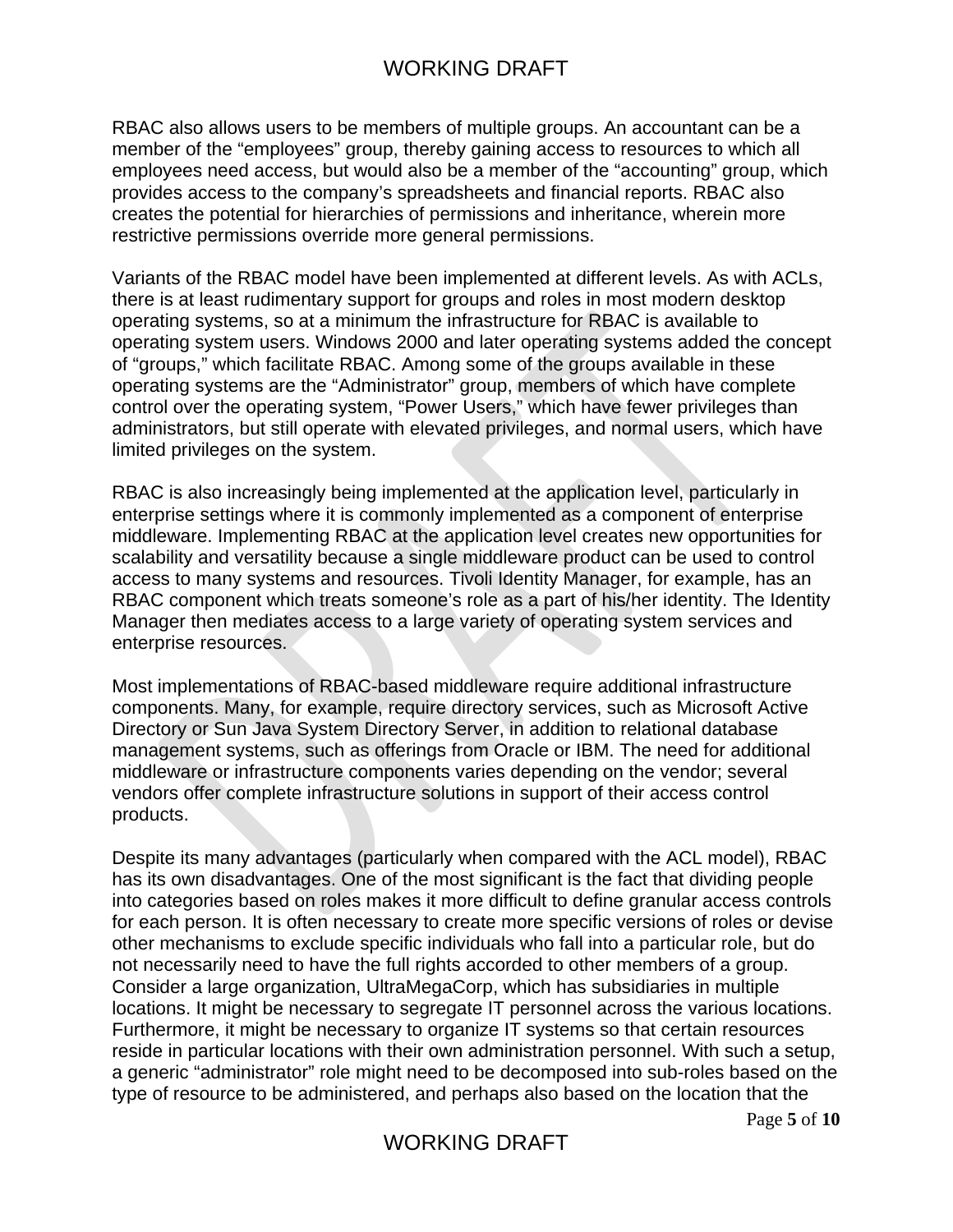resource serves. Giving a SharePoint administrator from the Colorado site office the ability to administer a SharePoint deployment at the New York headquarters might make sense; on the other hand, it might not. However, creating a generic "SharePoint Administrator" role does not allow for easy differentiation between the two use cases; opportunities exist for one administrator to have unnecessary or undesired access to particular systems. What is needed in this case is the ability to differentiate individual members of a group and to selectively allow or deny access based on a granular set of attributes. The Attribute-based Access Control (ABAC) model was designed to fulfill this requirement.

### **ATTRIBUTE-BASED ACCESS CONTROL**

Attribute Based Access Control (ABAC) is an access control model wherein the access control decisions are made based on a set of characteristics, or attributes, associated with the requester, the environment, and/or the resource itself. Each attribute is a discrete, distinct field that a policy decision point can compare against a set of values to determine whether or not to allow or deny access. The attributes do not necessarily need to be related to each other, and in fact, the attributes that go into making a decision can come from disparate, unrelated sources. They can be as diverse as the date an employee was hired, to the projects on which the employee works, to the location where the employee is stationed, or some combination of the above. One should also note that an employee's role in the organization can serve as one attribute that can be (and often is) used in making an access control decision.

A typical ABAC scenario involves a requester who attempts to access a system either directly or through an intermediary. The requester will have to directly or indirectly provide a set of attributes that will be used to determine whether the access will be allowed. Once the requester provides these attributes, they are checked against the permissible attributes and a decision will be made depending on the rules for access. If UltraMegaCorp implemented an ABAC model for access to their distributed infrastructure, for example, they could create access control rules that state that a person who tries to access a particular administration interface for a critical router in New York must present credentials with a division attribute of "5," which corresponds to the IT division, a title of "senior network engineer," and a location attribute of "New York." If any of these attributes do not match, access to the server will be denied.

A key advantage to the ABAC model is that there is no need for the requester to be known in advance to the system or resource to which access is sought. As long as the attributes that the requestor supplies meet the criteria for gaining entry, access will be granted. Thus, ABAC is particularly useful for situations in which organizations or resource owners want unanticipated users to be able to gain access as long as they have attributes that meet certain criteria. This ability to determine access without the need for a predefined list of individuals that are approved for access is critical in large enterprises where the people may join or leave the organization arbitrarily.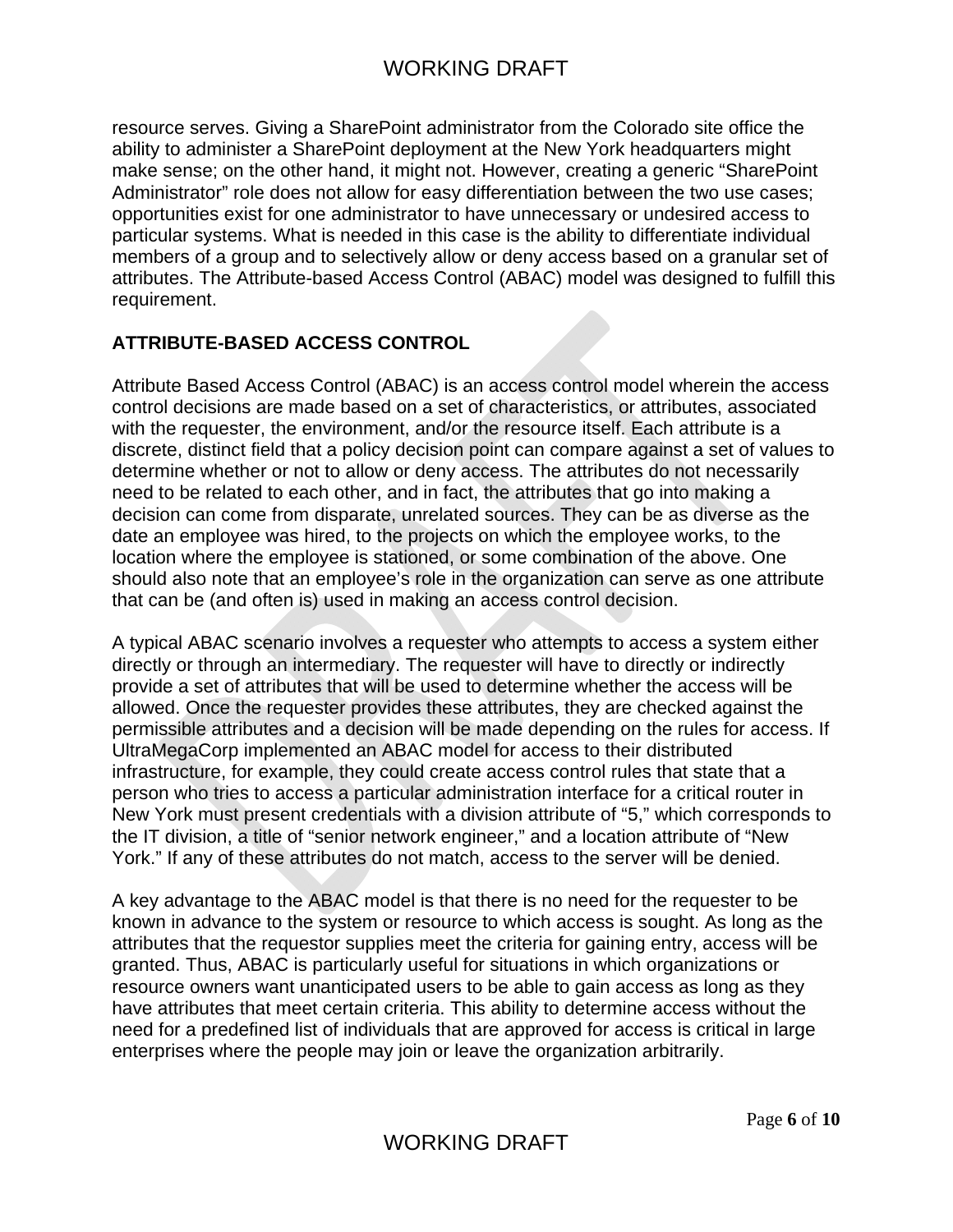Unlike RBAC and ACLs, readily available operating systems do not inherently support the ABAC model. Instead, such access control is most often implemented at the application level, with an intermediary application that helps to mediate access between a user or application and the resource to which access is requested. For relatively simple implementations, large databases or other infrastructure are not necessary and the application logic for allowing access based on attributes is all that is required. In more complicated environments, however, the need for databases becomes critical, particularly if some of the attributes that go into making a decision include organizational or personal information. For example, if a person's role in the organization were used as one of the attributes that determines access, a database and directory services infrastructure become indispensible.

One limitation of the ABAC model is that in a large environment with many resources, individuals, and applications, there can be disparate attributes and access control mechanisms among the organizational units. It is often necessary to harmonize access control across the enterprise in order to meet enterprise governance requirements. Policy-based Access Control (PBAC) enables organizations to have a more uniform access control model throughout the organization.

### **POLICY-BASED ACCESS CONTROL**

Most organizations have some kind of policy and governance structure in place to ensure the successful execution of the organization's mission, to mitigate risk, and to ensure accountability and compliance with relevant law and regulations. The internal security posture of most companies and organizations has traditionally been out of the purview of law and regulation, although banking, government-related bodies, and critical infrastructure are some notable examples of organizations where the government has exercised its authority to push for tighter security controls. With the institution of regulation and legislation in several industries, such as Gramm-Leach-Bliley (GLBA) for financial services, Health Insurance Portability and Accountability Act (HIPAA) for healthcare, and Sarbanes-Oxley (SOX) for corporations, many organizations are discovering that they need to put into place tighter policies and uniform controls across the enterprise in order to stay in compliance. They need to create and enforce policies that define who should have access to what resources, and under what circumstances. They also need to put in place mechanisms so that access can be easily audited because these Acts hold the organizations' executives responsible for their subordinates' actions. Policy-based Access Control (PBAC) is an emerging model that seeks to help enterprises address the need to implement concrete access controls based on abstract policy and governance requirements.

In general, PBAC can be said to be a harmonization and standardization of the ABAC model at an enterprise level in support of specific governance objectives. PBAC combines attributes from the resource, the environment, and the requester with information on the particular set of circumstances under which the access request is made, and uses rule sets that specify whether the access is allowed under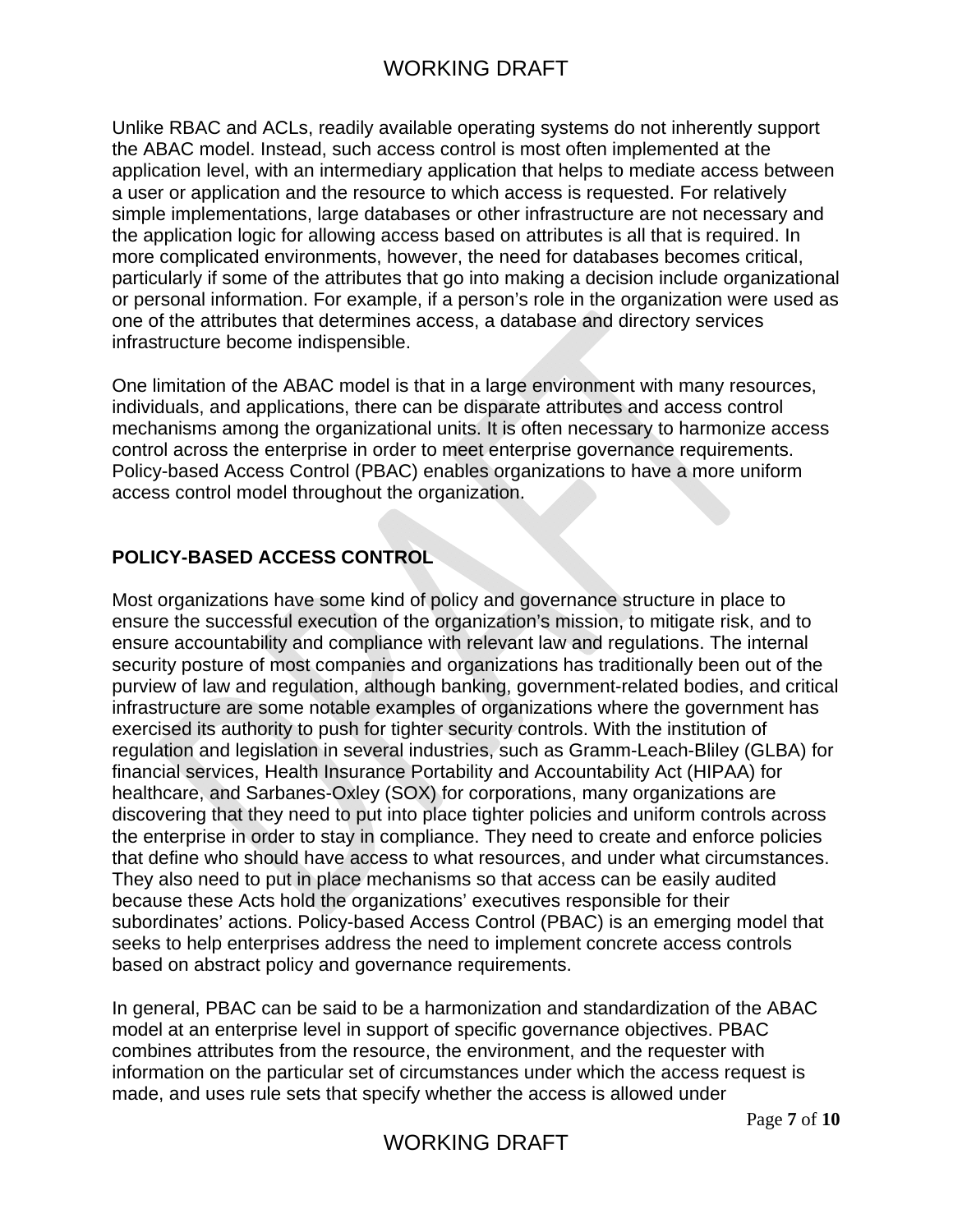organizational policy for those attributes under those circumstances. In an ABAC-only model, the attributes required to gain access to a particular resource are determined on a local level and can vary greatly from one organizational unit to the next. For example, one organizational unit might determine that access to a sensitive document repository requires credentials with a username, organizational role and password; another unit might require that the credentials necessary to access its repository also include a digital certificate issued by a trusted Certificate Authority. If documents are transferred from the latter repository to the former one, they lose the protection afforded by the digital certificates, and thus can be more easily compromised. Under the PBAC model, the organization would likely have one policy governing access to all resources that meet particular sensitivity criteria, and this policy would be enforced across the board for all attempts to access the resource, no matter where the documents are housed at any given point.

Although PBAC is an evolution of ABAC, it is a much more complicated model. Since the attributes have to be maintained across the enterprise, it is necessary to design and deploy enterprise-level systems to accommodate PBAC. This includes databases, directory services, and other middleware and management applications, all of which must be seamlessly integrated. In contrast to the other access control models, PBAC requires not only complicated application-level logic to determine access based on attributes, but also a mechanism to specify policy rules in unambiguous terms. It is extremely important that policies be unambiguous; otherwise, there is the potential for unintended, unauthorized access to a resource with which a particular policy is associated. The eXtensible Access Control Markup Language (XACML) is based upon XML, and was developed as a way to specify access control policy in a machinereadable format. Unfortunately, policy creation can be complicated and the use of XACML does not necessarily make the task of creating, specifying, and enforcing good access control policy any less difficult.

There is also a need to ensure that the entire enterprise uses the same attributes for access, and that all of the attributes are from an authoritative source. In simple terms, an Authoritative Attribute Source (AAS) is the one source of attribute data that is authorized by the organization and that overrides all other attribute sources. Ideally, policies should be able to specify which sources of attributes are authoritative for the particular policy, and there should be mechanisms to verify that the attributes provided by a requester come from the AAS. Although seemingly simple in theory, in practice it can be very difficult to establish one authoritative attribute source. This is especially true in situations in which different enterprises must work together, and must implement access control among them. One organization might consider a particular repository of attribute data authoritative, but another partner may consider the repository inadequate. Thus, like policy, the establishment of an authoritative attribute source that all partners can agree upon is not necessarily an easy task.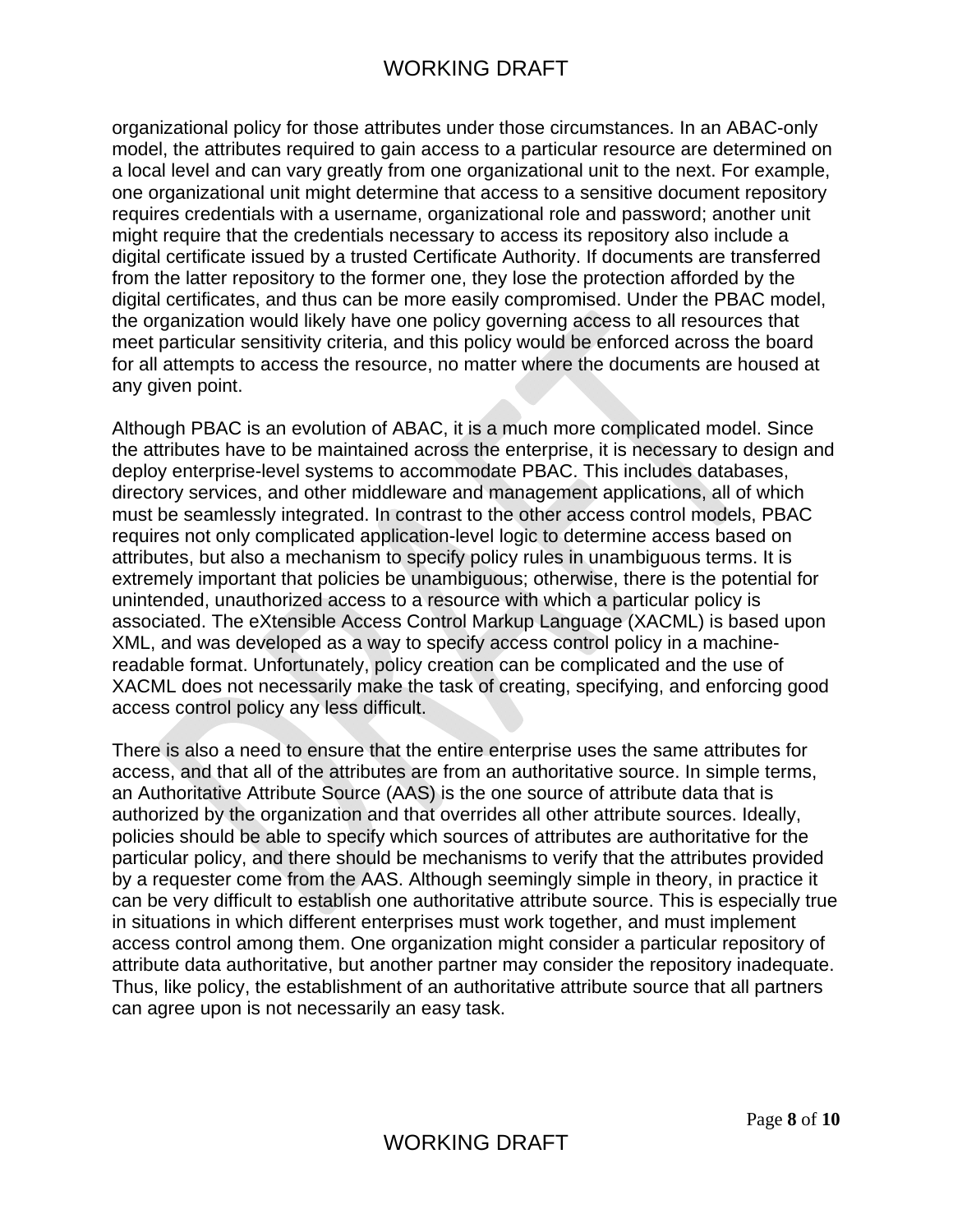### **RISK-ADAPTIVE ACCESS CONTROL**

Organizations are not static; they constantly evolve and respond to a variety of stimuli, which can include legal requirements, economic and financial realities, market challenges, a variety of risk factors, and leadership styles. Their dynamic nature means that the policies that guide them must also be adaptable; this naturally extends to the organization's security and access control requirements as well. The security threats that organizations face are also dynamic, so they must constantly assess the risk to their IT infrastructure and the associated data. Even the more advanced access control paradigms, such as ABAC and PBAC cannot adequately address the need for dynamism and changes in the risk levels. The Risk-Adaptive Access Control (RAdAC) model was devised to bring real-time, adaptable, risk-aware access control to the enterprise.

RAdAC represents a fundamental shift in the way access control is managed. It extends upon other earlier access control models by introducing environmental conditions and risk levels into the access control decision process, in addition to the concept of "operational need." RAdAC goes beyond the traditional reliance on static attributes and policies. It combines information about a person (or machine's) trustworthiness, information about the corporate IT infrastructure, and environmental risk factors and uses all of this information to create an overall quantifiable risk metric. RAdAC also uses situational factors as input for the decision-making process. These situational inputs could include information on the current threat level an organization faces based on data gathered from other sources, such as CERTs or security vendors.

After all of this information is gathered, it is compared against access control policy. The access control policy could include directives for how access control should be handled under a variety of situations and with a variety of risk levels. For example, under normal operating conditions a person may be able to log into an IT system with a username and password per the normal operating policy, but under heightened conditions, RAdAC could enforce a second, stricter policy that also requires a digital certificate for twofactor authentication. Under RAdAC, policies would be able to specify the set of circumstances under which ordinarily strong access control could be relaxed to allow access based upon a determination of operational need to access a resource. This means that RAdAC allows operational need to override security risk, if necessary, and if the policies allow the overrides. RAdAC also takes a probabilistic, heuristic approach to determine whether the access should be granted under the circumstances. The heuristics include a historical record of access control decisions and machine learning. This means that a RAdAC system will use previous decisions as one input when determining whether access will be granted to a resource in the future.

The infrastructure required to support a RAdAC implementation is understandably large and complex given the number of inputs that would be required to autonomously make a reasonable access decision based on risk metrics. Among the diverse array of systems and inputs necessary to make RAdAC work are: key management services, a situational awareness service, user information, metadata and attributes for resources,